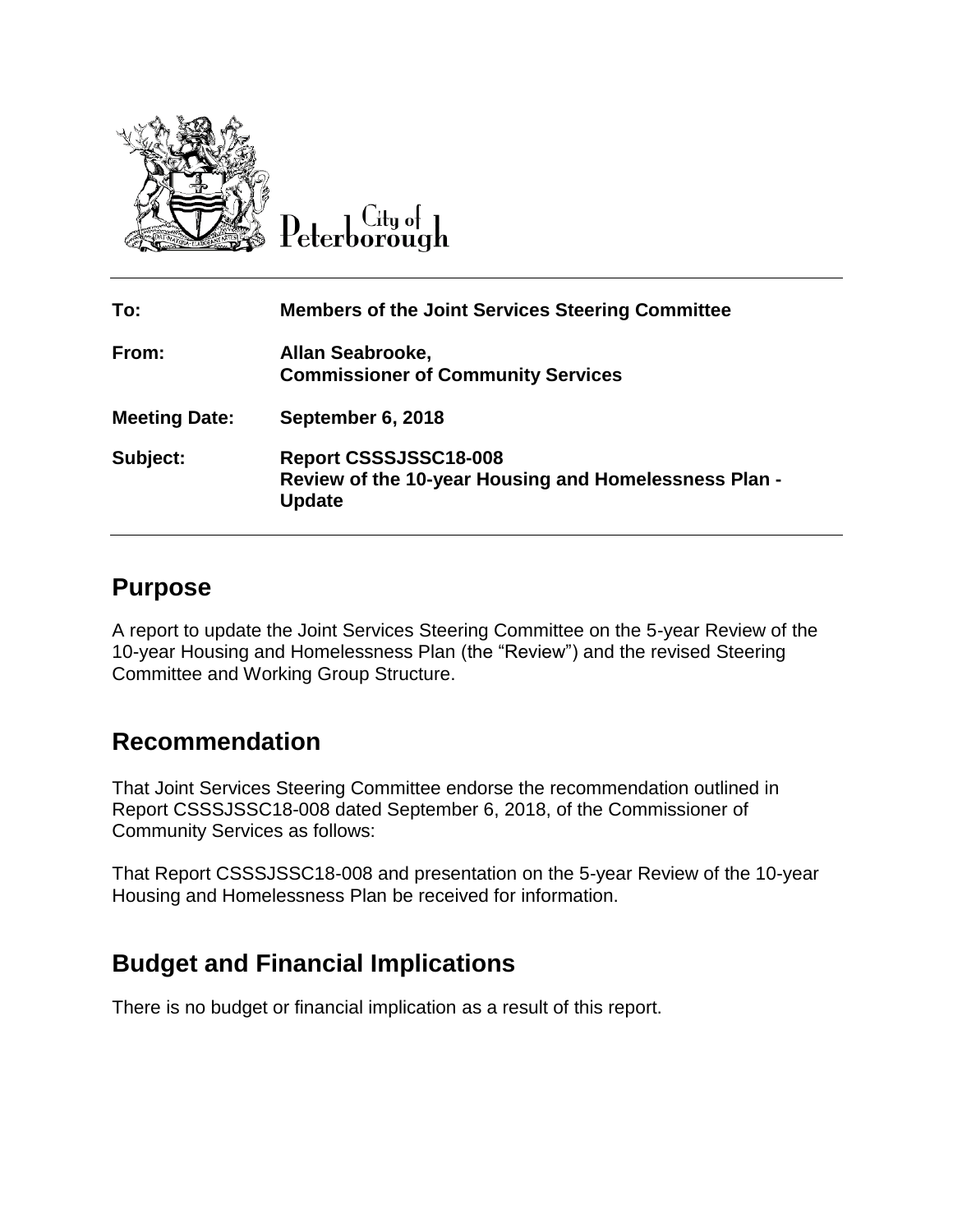# **Background**

The **Housing Services Act 2011** requires the City of Peterborough, in its role as Service Manager, to have a 10-year Housing and Homelessness Plan (the "Plan"). Service Managers are also required to review and update their plans at least once every five years. 10-year Housing and Homelessness Plans must address matters of provincial interest and be consistent with policy statements issued under the **Housing Services Act**.

Planning for the Review of the Plan began in 2017. Key elements of the Review include reaching out to the community through consultations, updating the needs assessment and creating a refreshed steering committee structure.

### **Community Consultation**

Community consultation will include:

- Conversations with people who have lived experience of homelessness and housing insecurity;
- Focus group sessions for community partners, stakeholders in both the City and County, indigenous peoples and people with lived experience; and
- Options for online feedback through the City's website.

Feedback gathered from community consultations will inform the development of the updated plan.

### **Needs Assessment**

Relevant portions of the needs assessment prepared in 2013 will be refreshed using more current data and a summary of the information gathered in community consultation.

### **Ministry Requirements**

Service Managers are required to submit their draft updated Plans by June 30, 2019 for approval by the Ministry of Municipal Affairs and Housing (MMAH). The updated Plan will be presented to the Joint Services Steering Committee in the fall of 2019.

### **Housing and Homelessness Plan Steering Committee and Working Groups**

### **Rationale**

Since 2001, Service Managers have had increasing responsibility for the provision of housing and homelessness services, including creating 10-year Housing and Homelessness Plan that set targets for reducing homelessness. This work cannot be accomplished alone: community partners are key collaborators. To ensure that the work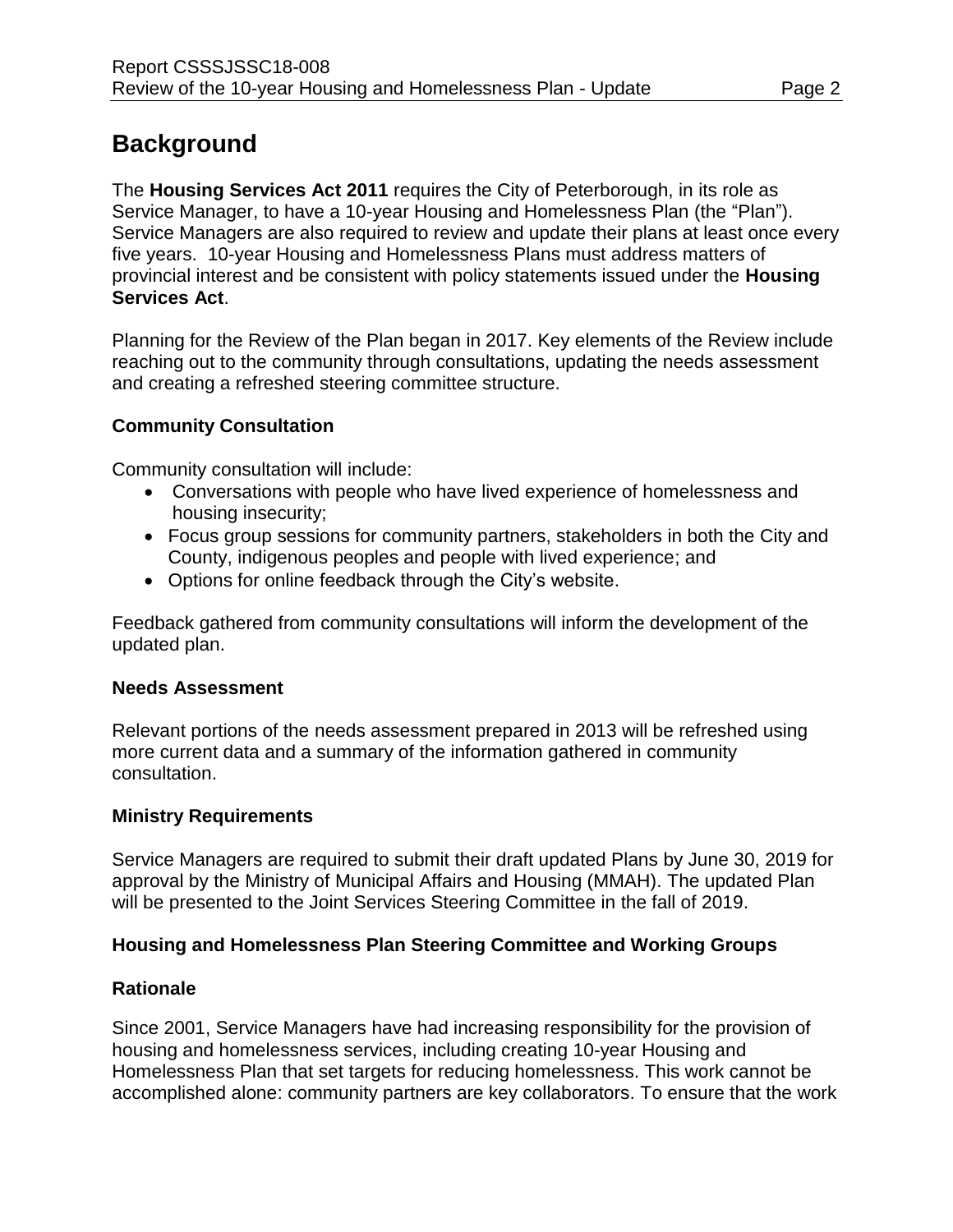of community partners is in alignment with the goals and principles in the Plan, Service Managers need to play a leadership role.

When the Plan was launched in 2014, there were multiple, disconnected housing and homelessness committees. The Plan recognized that there was a need to bring these committees into better alignment with Service Manager priorities. A new Steering Committee and Working Group structure is proposed that will balance Service Manager leadership and system coordination with community partner input and collaboration.

Working Groups will be co-chaired by Service Manager staff and community members. The Steering Committee and Working Groups will also have extensive representation from community stakeholders and people with lived experience.

#### **Steering Committee**

The Steering Committee will be led by Service Manager staff, who will ensure that key stakeholders representing different housing and homelessness agencies and organizations are invited. An application process will be established for community members. It is anticipated that the first meeting of the Steering Committee will take place in late 2018.

#### **Working Groups**

There will be three standing Working Groups of the Steering Committee, working on different parts of the housing and homelessness system:

- 1. Emergency Housing Responses
	- Homelessness
	- Emergency Shelters
- 2. Housing Subsidies and Support Services
	- Housing Stability
	- Social and Supportive Housing
- 3. Building Housing Affordability
	- Affordable Rental Housing
	- Affordable Home Ownership

During the community consultation process for the Review, Service Manager staff will seek input into equitable ways to populate the Working Groups. It is anticipated that the Working Groups will be formed in early 2019.